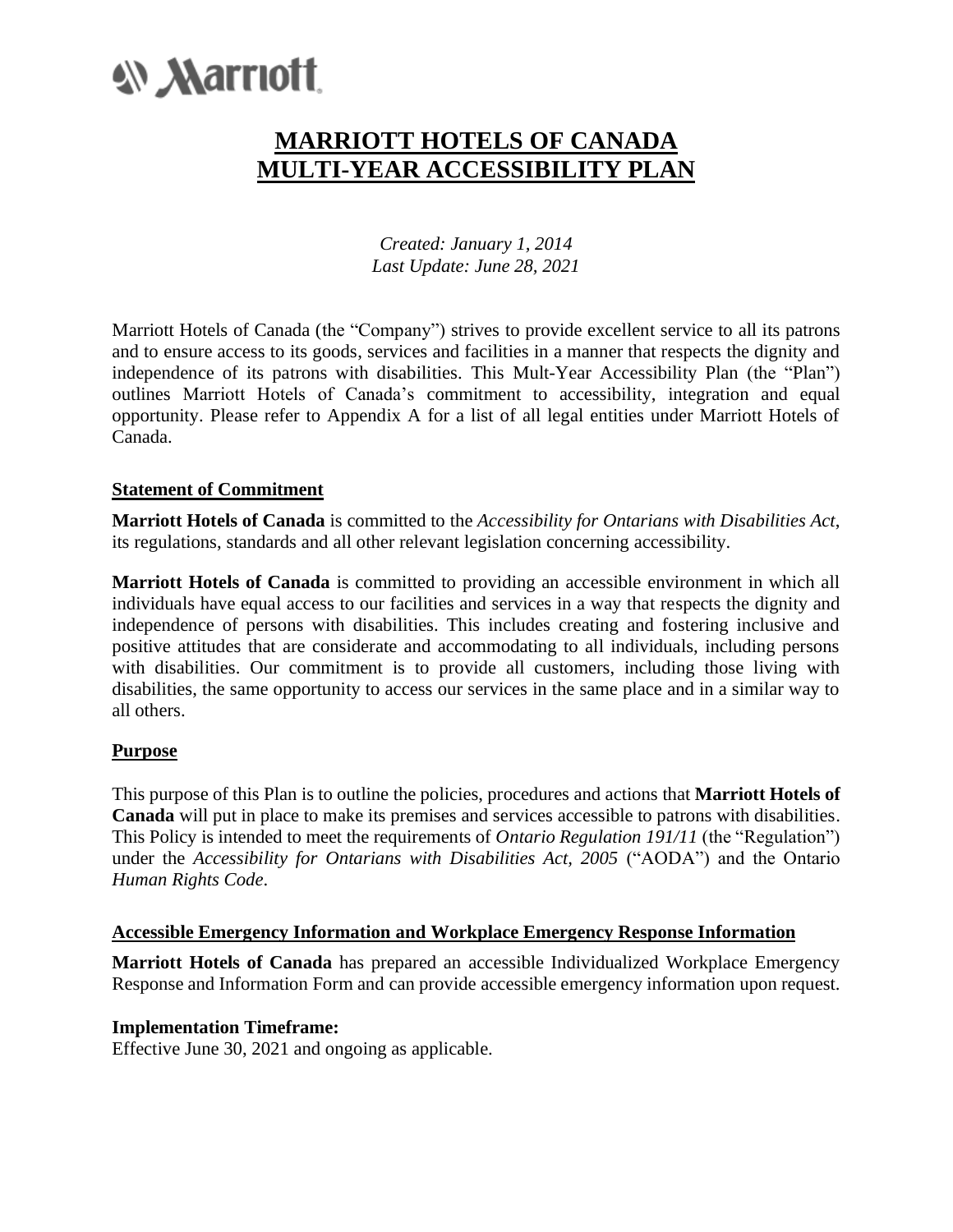## **Training**

**Marriott Hotels of Canada** has developed a training program, pursuant to the Company's Accessibility policy, to ensure all current and new staff are knowledgeable on Ontario's accessibility laws, as applicable, and on the *Human Rights Code* ("the *Code*") as it relates to people with disabilities.

- **Marriott Hotels of Canada** has determined the training requirements of the accessibility standards referred to under the Regulation and on the *Code* as it pertains to persons with disabilities;
- **Marriott Hotels of Canada** will utilize its training resources to determine appropriate training methods and delivery;
- **Marriott Hotels of Canada** will maintain training dates and other information regarding who has been trained, including the number of individuals to whom the training has been provided;
- **Marriott Hotels of Canada** will ensure training is provided on any related policy changes.

#### **Implementation Timeframe:**

Effective January 1, 2012 and ongoing as applicable.

#### **Information and Communications**

#### *Accessible Formats and Communication Supports*

**Marriott Hotels of Canada** has taken or will take the following steps to make sure all publicly available information is made accessible upon request.

- **Marriott Hotels of Canada** will respond to requests in a timely manner that takes into account the person making the request's accessibility needs due to disability.
- **Marriott Hotels of Canada** will consult with the person making the request in determining the suitability of an accessible format or communication support.
- **Marriott Hotels of Canada** will have a process in place for persons with disabilities to be provided with information and communication in an accessible format and provide such information or explain, in writing, when an accessible format is not feasible and why.
- **Marriott Hotels of Canada** will train staff who may receive requests for accessible information on how to manage requests and obtain accessible formats.
- **Marriott Hotels of Canada** will provide publicly available information at a cost that is no more than the regular cost charged to other persons.
- **Marriott Hotels of Canada** will notify the public about the availability of accessible formats and communications supports.

#### **Implementation Timeframe:**

By January 1, 2016 and ongoing as applicable.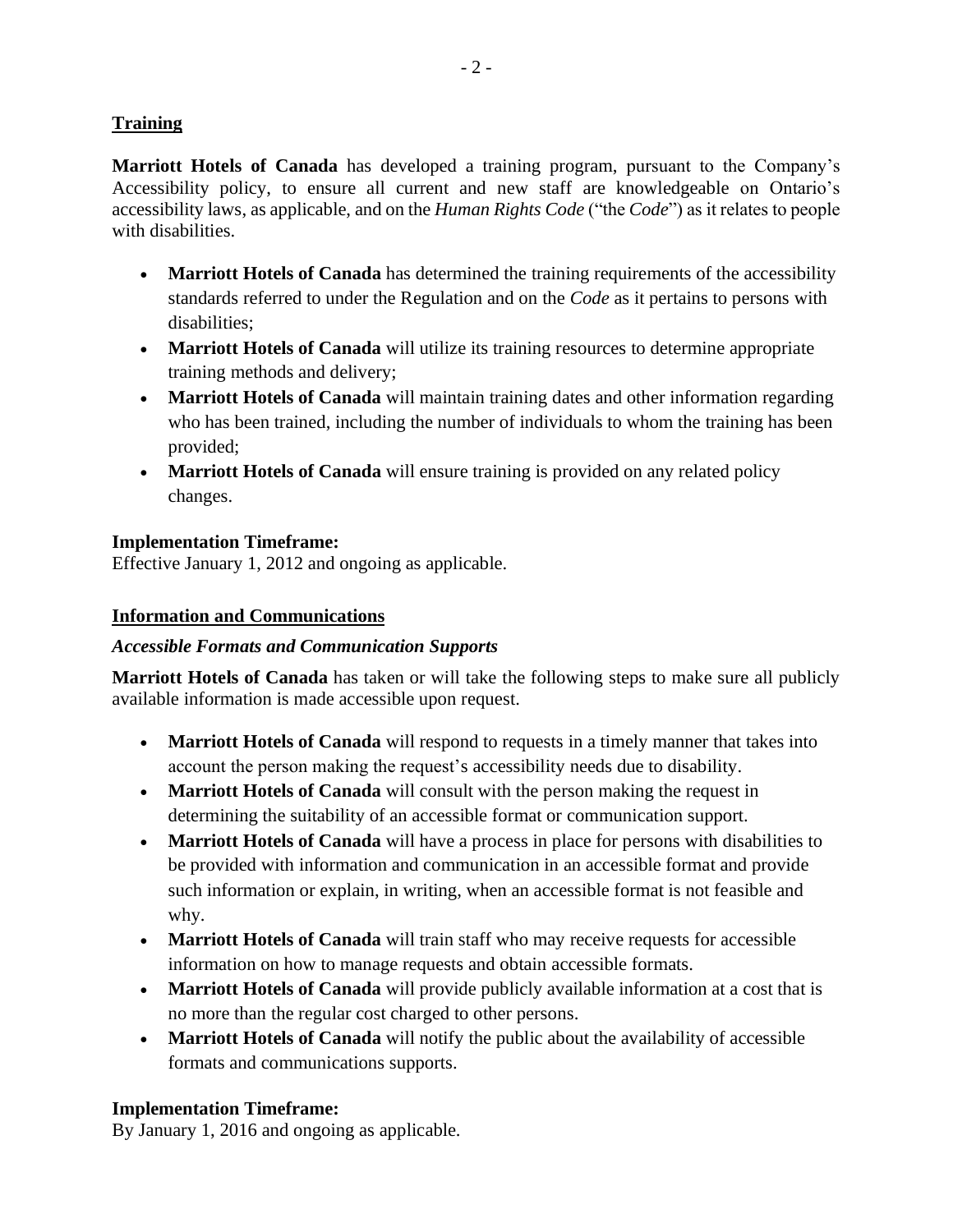#### *Websites*

**Marriott Hotels of Canada** has taken steps to ensure all new websites and new web content developed in Ontario conform with WCAG 2.0, Level A.

**Marriott Hotels of Canada** will take the following steps to make any Ontario-based public websites and web content conform to WCAG 2.0, Level AA.

- **Marriott Hotels of Canada** will incorporate into the Company's website project management a requirement that all new Ontario-based websites and web content conform with the WCAG 2.0 Level AA.
- **Marriott Hotels of Canada** will assess and evaluate all Ontario-based public websites and public web content in Ontario for conformance with accessibility standards.
- If not in conformance with WCAG 2.0 Level AA, **Marriott Hotels of Canada** will consult with its internal IT department and external consultants, as needed, regarding necessary changes to bring to the websites and web content into compliance.
- **Marriott Hotels of Canada** will engage the services of an external website consultant who will be engaged to make the above improvements to the websites and web content to the extent the internal IT department is unable to make the necessary changes.
- **Marriott Hotels of Canada** will ensure that necessary improvements to the Ontariobased website and/or web content are made by the internal IT department or third party provider.

#### **Implementation Timeframe:**

By January 1, 2021 and ongoing as applicable.

#### *Feedback*

**Marriott Hotels of Canada** has implemented accessible feedback procedures pursuant to the Accessibility Policy.

• **Marriott Hotels of Canada** will advise customers and clients that feedback can be given in person, by mail, by phone, by fax or by e-mail to:

[CanadaApplicationAccommodation@marriott.com](mailto:CanadaApplicationAccommodation@marriott.com) 905-366-5227

- **Marriott Hotels of Canada** has established a process for receiving and responding to feedback about the manner in which it provides goods, services or facilities to persons with disabilities and the feedback process itself.
- **Marriott Hotels of Canada** will advise the public that such feedback process is available and that the Company has prepared a document describing the accessibility feedback process, which is available on request. Such document specifies the actions that **Marriott Hotels of Canada** will take if a complaint is received. Such document is available on request.
- **Marriott Hotels of Canada** will make known the supports that are available to facilitate the submission of feedback.
- **Marriott Hotels of Canada** will commit to responding to feedback as soon as practicable.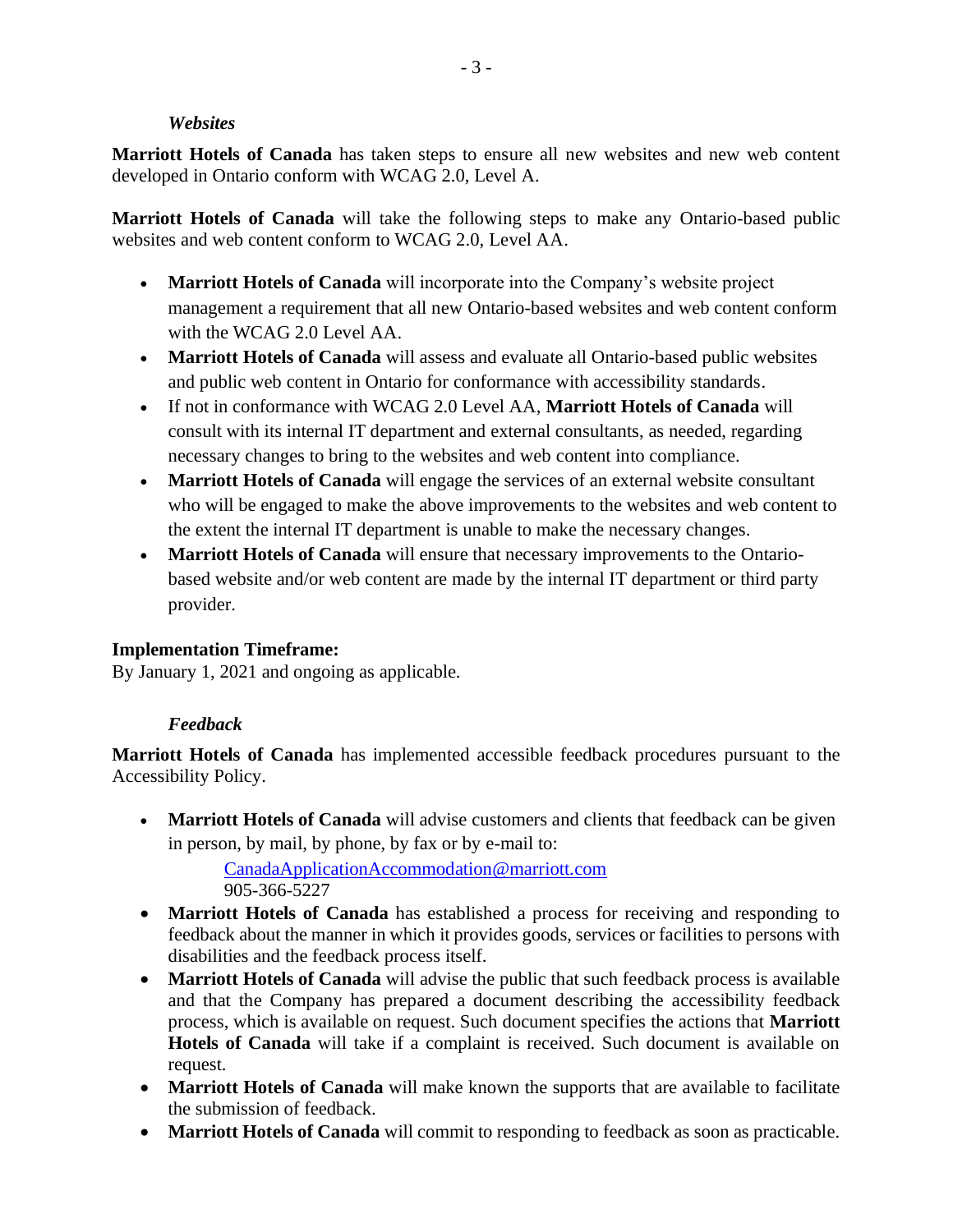#### **Implementation Timeframe:**

By January 1, 2015 and ongoing as applicable.

#### **Employment**

## *Hiring*

**Marriott Hotels of Canada** has taken or will take the following steps to notify the public and staff that it will accommodate people with disabilities during the recruitment and assessment processes and when people are hired.

- **Marriott Hotels of Canada** will include a statement in any job advertisements that **Marriott Hotels of Canada** will hire individuals with disabilities and will provide accommodations during the recruitment process.
- If a job applicant requests accommodation, **Marriott Hotels of Canada** will consult with the individual and make adjustments that best suite his/her accessibility needs due to disability in relation to the materials or processes to be used and to the extent required by law.
- **Marriott Hotels of Canada** will confirm, in any interview, that it will hire individuals with disabilities.
- **Marriott Hotels of Canada** will notify successful applicants of its policies for accommodating employees with disabilities in any offer letter.
- **Marriott Hotels of Canada** will include in the **Marriott Hotels of Canada "**New Hire Orientation" training program a section on accessibility and the *Code*, as appropriate.
- Marriott Hotels of Canada will advise current employees of the policies on accessibility and the *Code* that are accessible on the Company's Internal Communication boards and Intranet Portal.
- **Marriott Hotels of Canada** will advise employees when any changes are made to the above policies.
- **Marriott Hotels of Canada** will review existing policies and procedures, and where necessary, augment processes for persons with disabilities.

# **Implementation Timeframe:**

By January 1, 2016 and ongoing as applicable.

#### *Individual Accommodation Plans*

**Marriott Hotels of Canada** has developed and implemented a process for designing Individual Accommodation Plans ("IAP") and a return-to-work process for employees that have been absent due to a disability.

- The process to develop an IAP will include the following:
	- $\circ$  The manner in which the employee can participate in the development of the IAP;
	- o The means by which an employee is to be assessed on an individual basis;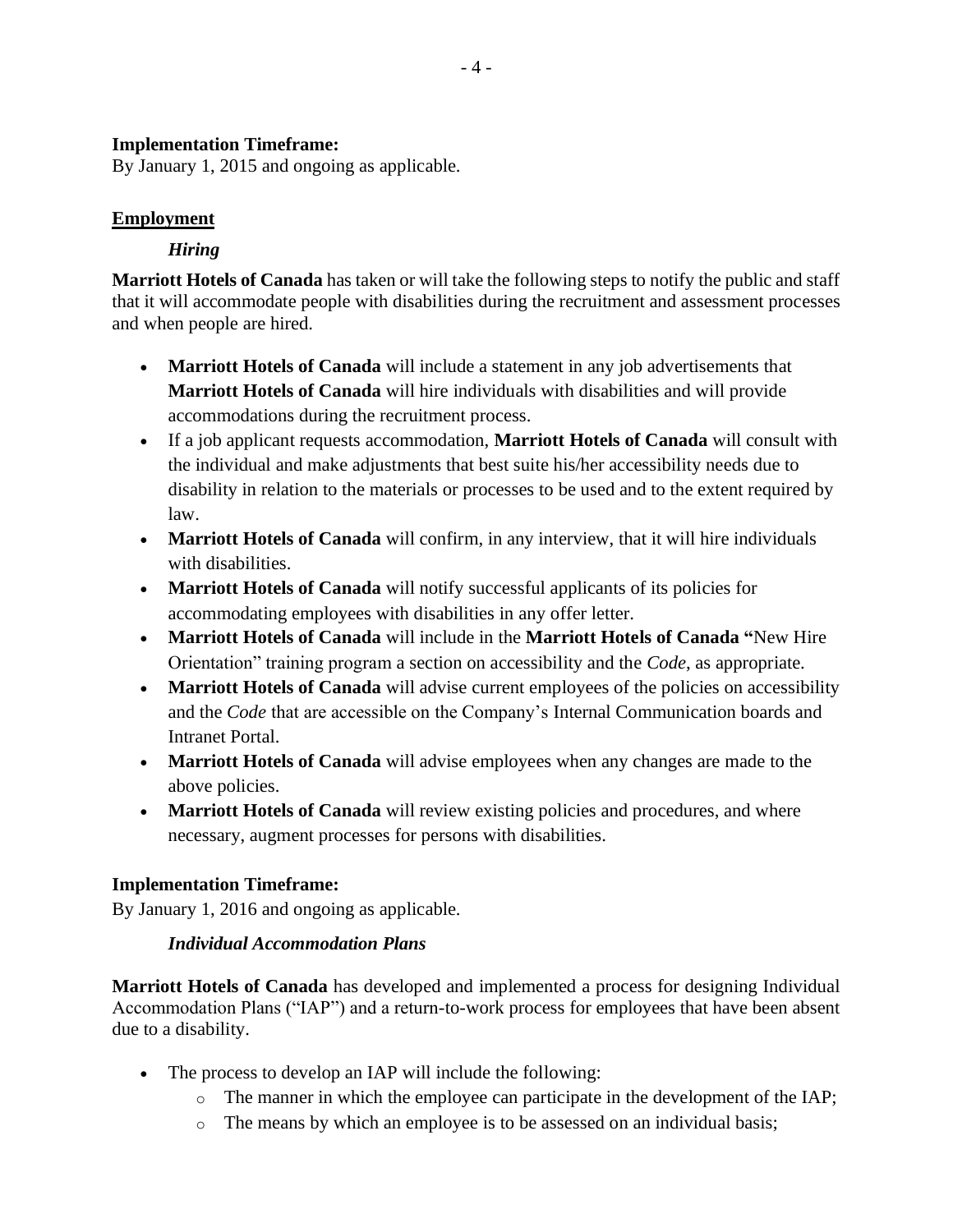- o Identification of accommodation(s) to be provided;
- $\circ$  Timelines for the provision of accommodation(s);
- o The manner in which the employee can request the participation of a representative;
- o How **Marriott Hotels of Canada** may request an evaluation by outside medical or other expert, at the Company's expense, to assist with determining necessary accommodation(s) and how to achieve said accommodation(s);
- o Steps to be taken to protect the privacy of the employee's personal information;
- o The frequency with which the IAP will be reviewed and updated and the manner in which this will be done;
- $\circ$  If an accommodation is denied, the manner in which the reasons for denial are to be provided to the employee; and
- o The means of providing accessible formats or communication supports that take into account the employee's accessibility needs due to disability.
- The return-to-work process shall:
	- o Outline the steps that **Marriott Hotels of Canada** will take to facilitate the return to work of employees who were absent because their disability required them to be away from work;
	- o Use the IAPs outlined above as part of the process.

#### **Implementation Timeframe:**

By January 1, 2016 and ongoing as applicable.

#### **Service Disruptions**

**Marriott Hotels of Canada** has put procedures in place to prevent and respond to service disruptions. The response is set out in the Company's Accessibility Policy.

#### **Implementation Timeframe:**

Effective immediately and ongoing as applicable.

#### **Policy Review**

The Multi-Year Accessibility Plan is a tool for **Marriott Hotels of Canada** to communicate its accessibility initiatives internally and to the public. **Marriott Hotels of Canada** will update and review this Plan at least once every five (5) years, and update it as appropriate. The Plan is next scheduled to be reviewed no later than **January 1, 2024**. The Plan will be posted on the Company's website.

#### **Implementation Timeframe:**

By January 1, 2024 and ongoing as applicable.